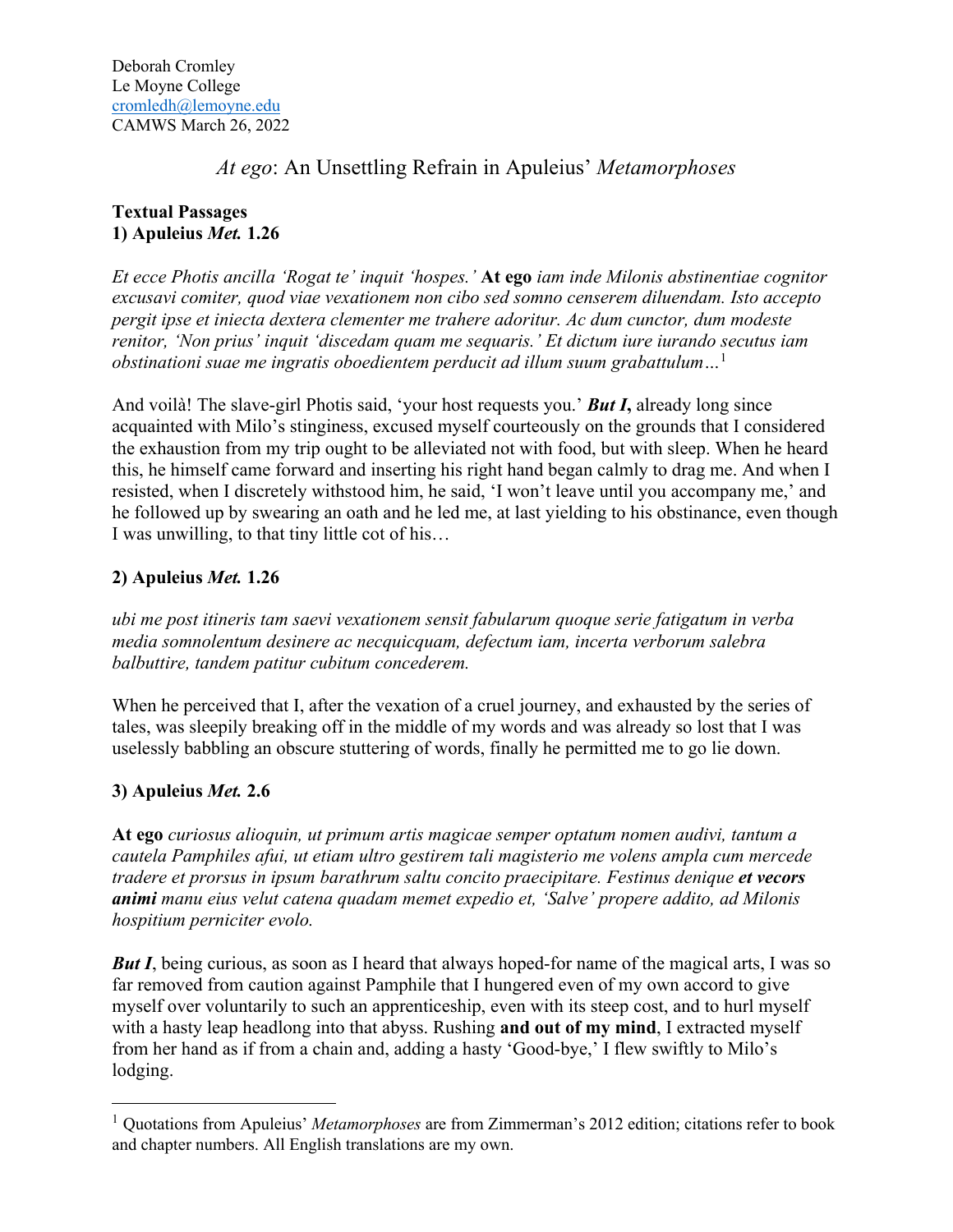### **4) Apuleius** *Met.* **3.4**

*Ac me statim praeco, si quid ad ea respondere vellem, iubebat incipere.* **At ego** *nihil tunc temporis amplius quam flere poteram, non tam hercules truculentam accusationem intuens quam meam miseram conscientiam.*

And immediately the herald commanded me to begin if I wanted to respond in any way to these charges. *But I* wasn't able at that time to do anything more than to weep, caused not, by Hercules, by such a savage accusation but rather by contemplating my own miserable conscience.

#### **5) Apuleius** *Met.* **3.7**

*Haec profatus, rursum lacrimis obortis porrectisque in preces manibus per publicam misericordiam, per pignorum caritatem maestus tunc hos, tunc illos deprecabar*.

After speaking thus, tears burst out again and I stretched out my hands in prayer, despondently beseeching now these men, now those, for public compassion and for the affections they held for their kinsfolk.

#### **6) Apuleius** *Met.* **3.10**

*Tunc ille quorundam astu paulisper cohibitus risus libere iam exarsit in plebem…Et certe laetitia delibuti meque respectantes cuncti theatro facessunt.* **At ego** *ut primum illam laciniam prenderam, fixus in lapidem steti gelidus nihil secus quam una de ceteris theatri statuis vel columnis.*

At that point the laughter, restrained for a short while by the cunning of some, burst out freely to engulf the whole populace…And assuredly steeped in their hilarity, they kept looking back at me as they left the theatre. *But I*, once I had seized that cloth, I stood fixed in place, frozen into stone, no different from one of the statues or columns of the theatre.

## **7) Apuleius** *Met.* **3.10**

*Nec prius ab inferis emersi quam Milo hospes accessit et iniecta manu me renitentem lacrimisque rursum promicantibus crebra singultientem clementi violentia secum adtraxit. Et observatis viae solitudinibus per quosdam anfractus domum suam perduxit, maestumque me atque etiam tunc trepidum variis solatur affatibus. Nec tamen indignationem iniuriae, quae inhaeserat altius meo pectori, ullo modo permulcere quivit.*

Nor did I emerge from the dead until Milo, my host, approached me and, grabbing me by the hand, drew me along with himself with calm ferocity, as I was resisting and my tears were bursting out again and I was sobbing incessantly, and he led me by a circuitous route, where he found empty streets, to his home, and he consoled me, feeling dejected and even then still terrified, with various sayings, but nevertheless he wasn't able to soften in any way the indignation at the insult which clung so deeply to my heart.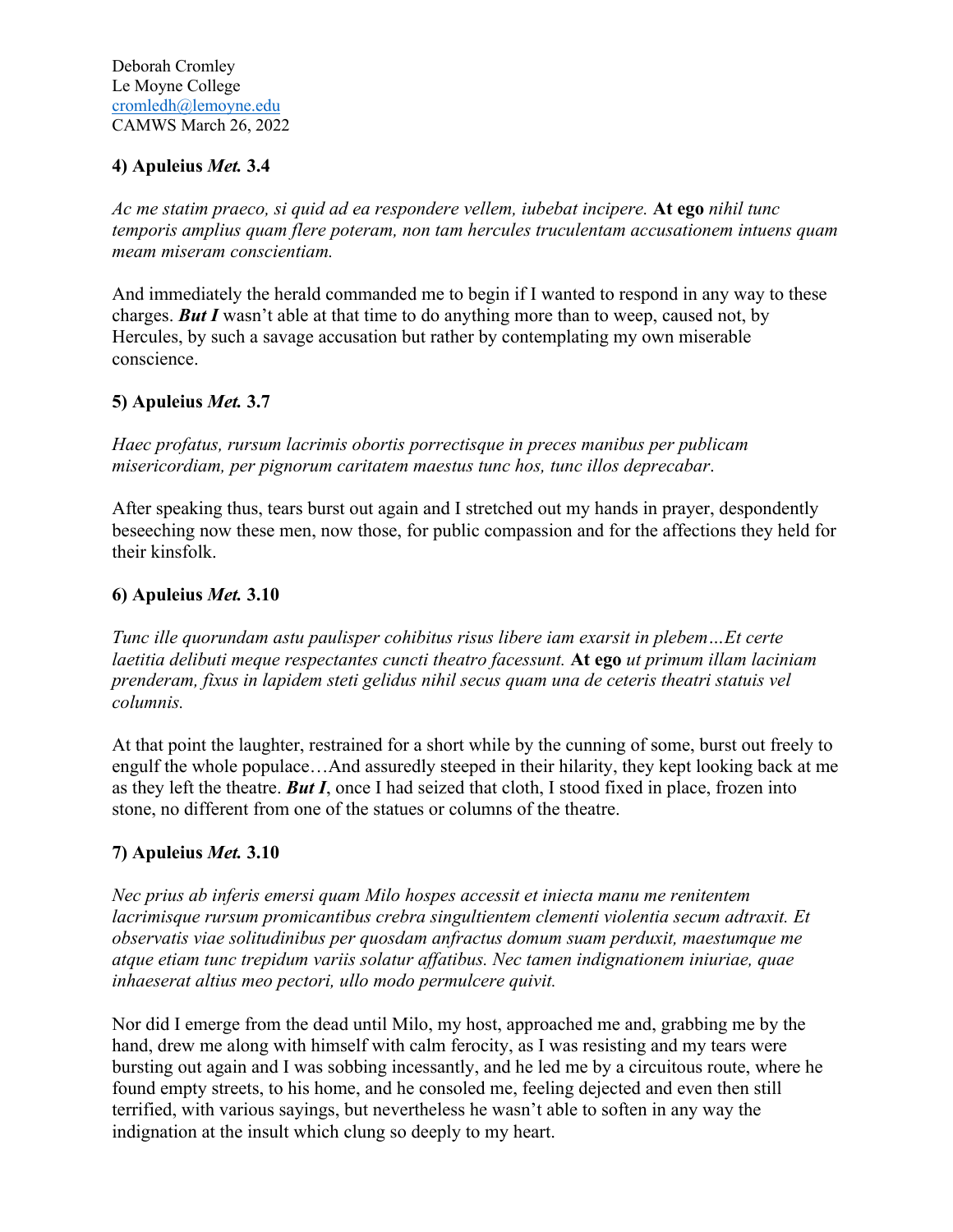### **8) Apuleius** *Met.* **3.11**

*'***At tibi** *civitas omnis pro ista gratia honores egregios obtulit; nam et patronum scripsit et ut in aere stet imago tua decrevit.'*

'*But for you* the entire city has offered outstanding honors in return for your favor to us; namely, it has inscribed you as its patron and has decreed that your image be erected in bronze.'

#### **9) Apuleius** *Met.* **3.12**

*Haec adhuc me loquente, manu firmiter iniecta Milo, iussis balnearibus adsequi, producit ad lavacrum proximum.* **At ego** *vitans oculos omnium et, quem ipse fabricaveram, risum obviorum declinans, lateri eius adambulabam obtectus. Nec qui laverim, qui terserim, qui domum rursum reverterim, prae rubore memini: sic omnium oculis, nutibus ac denique manibus denotatus inpos animi stupebam.*

While I was still talking, Milo grabbed me firmly by the hand, ordered the equipment for bathing to follow, and led me to the nearest baths. *But I*, avoiding everyone's eyes, and protecting myself from the laughter of passers-by (laughter which I myself had created), was walking slunk down by his side. Neither how I washed myself nor how I dried myself nor how I returned home again can I remember because of my shame: branded by the eyes and nods and pointing fingers of everyone, **I was stupefied, not in control of my mind.**

## **10) Apuleius** *Met.* **3.22**

*Et illa quidem magicis suis artibus volens reformatur.* **At ego** *nullo decantatus carmine, praesentis tantum facti stupore defixus, quidvis aliud magis videbar esse quam Lucius. Sic exterminatus animi, attonitus in amentiam vigilans somniabar. Defrictis adeo diu pupulis, an vigilarem, scire quaerebam.*

And she at any rate was transformed willingly by her magic arts. *But I*, although I had not been enchanted by any incantation, **nevertheless I was transfixed in such a stupor at the present occurrence that I seemed to be something other than Lucius. I had been driven so far out of my mind,** thunderstruck into senselessness, that I was dreaming even though awake. I rubbed my eyes a long time, seeking to determine whether I was still awake.

## **11) Apuleius** *Met.* **3.23**

*'Sed, quod sciscitari paene praeterivi, quo dicto factove rursum exutis pinnulis illis ad meum redibo Lucium?'*

'But I nearly forgot to inquire, with which word or deed can I pluck off those flighty feathers and **return again to my own Lucius?**'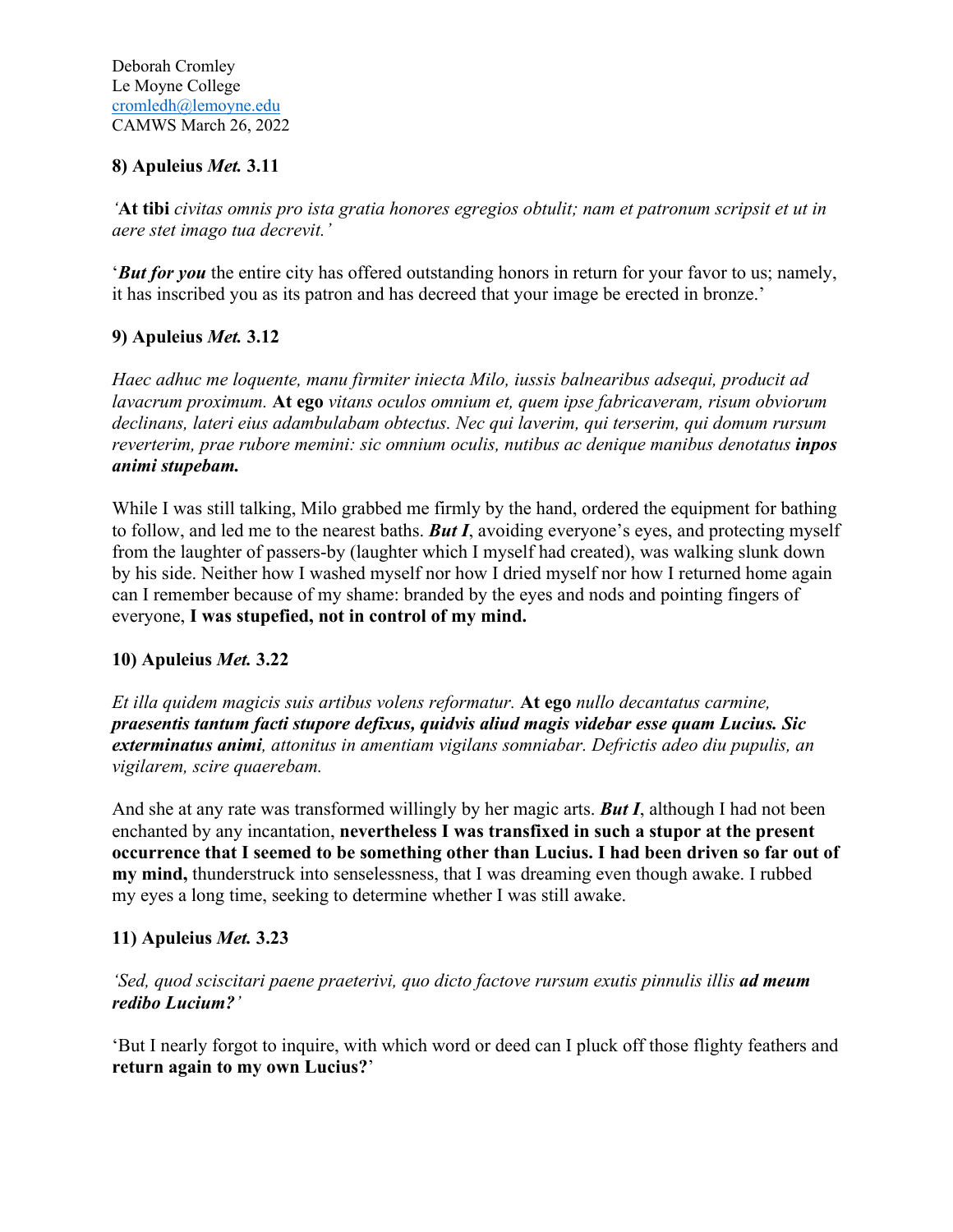## **12) Apuleius** *Met.* **3.25**

*'Sed bene quod facilior reformationis huius medela suppeditat. Nam rosis tantum demorsicatis exibis asinum statimque in meum Lucium postliminio redibis.'*

'But all is well because a cure for this re-formation is easily available. For merely by nibbling at roses you will depart from the ass and immediately you will return with a restoration of privileges **to my Lucius**.'

## **13) Apuleius** *Met.* **3.25**

*…sed iam humano gestu simul et voce priuatus*

…but now deprived simultaneously of human gesture and voice

## **14) Apuleius** *Met***. 11.2**

*'Sit satis laborum, sit satis periculorum. Depelle quadripedis diram faciem, redde me conspectui meorum, redde me meo Lucio. Ac si quod offensum numen inexorabili me saevitia premit, mori saltem liceat, si non licet vivere.'* (11.2)

"Let this be enough labor, enough danger. Remove this accursed quadruped form, return me to the sight of my people, **return me to my own Lucius**. But if I am oppressed with unyielding savagery by some godhead that I have offended, at least allow me to die, if I am not allowed to live."

## **15) Apuleius** *Met.* **11.14**

*At ego stupore nimio defixus tacitus haerebam…*

**But I,** immobilized by amazement, was stuck fast, silent…